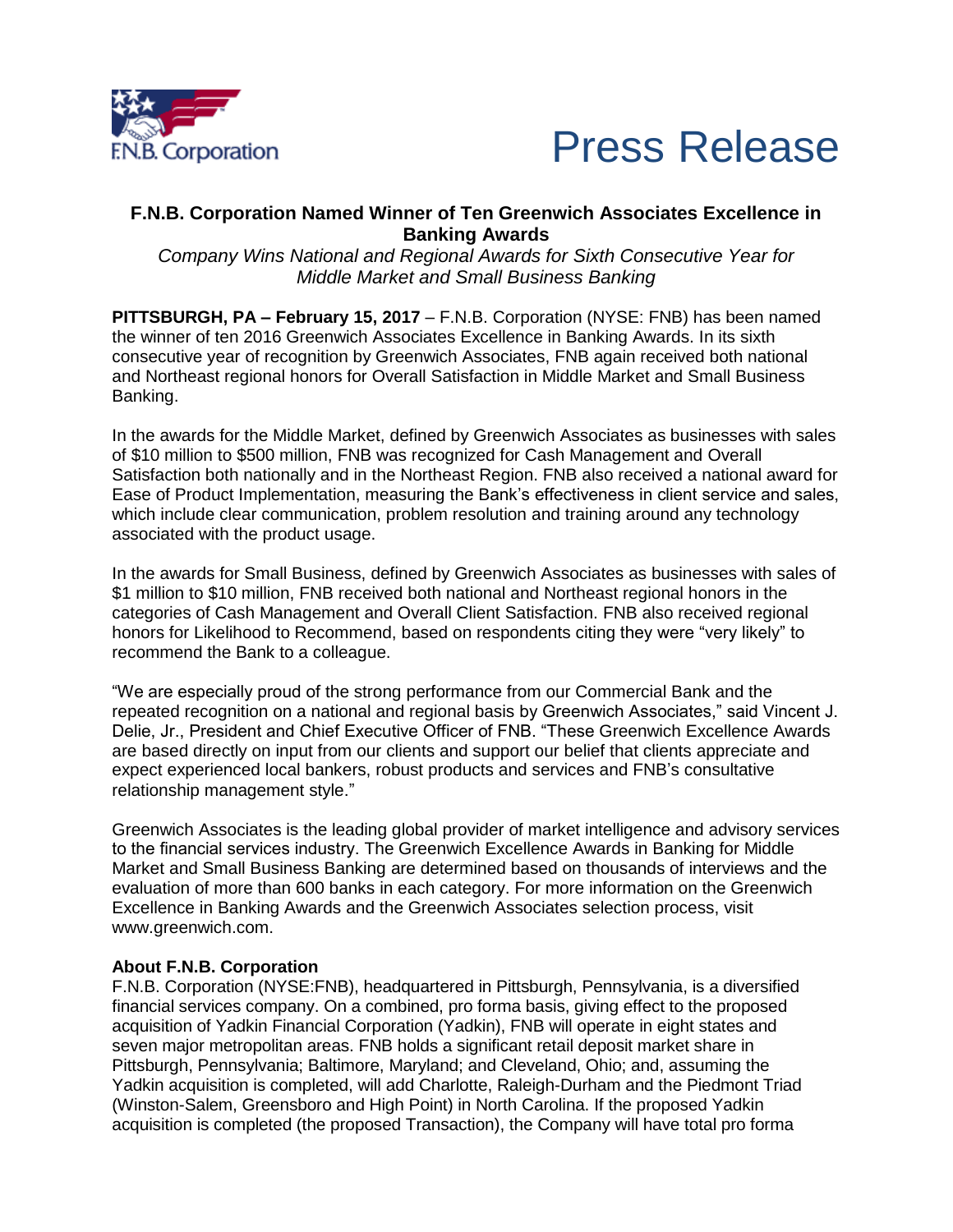assets of nearly \$30 billion, and more than 400 banking offices throughout Pennsylvania, Ohio, Maryland, West Virginia, North Carolina and South Carolina.

Completion of the proposed Transaction is subject to regulatory approval and satisfaction of customary closing conditions. FNB provides a full range of commercial banking, consumer banking and wealth management solutions through its subsidiary network which is led by its largest affiliate, First National Bank of Pennsylvania, founded in 1864. Commercial banking solutions include corporate banking, small business banking, investment real estate financing, international banking, business credit, capital markets and lease financing. The consumer banking segment provides a full line of consumer banking products and services, including deposit products, mortgage lending, consumer lending and a complete suite of mobile and online banking services. FNB's wealth management services include asset management, private banking and insurance. The Company also operates Regency Finance Company, which has more than 75 consumer finance offices in Pennsylvania, Ohio, Kentucky and Tennessee. The common stock of F.N.B. Corporation trades on the New York Stock Exchange under the symbol "FNB" and is included in Standard & Poor's MidCap 400 Index with the Global Industry Classification Standard (GICS) Regional Banks Sub-Industry Index. Customers, shareholders and investors can learn more about this regional financial institution by visiting the F.N.B. Corporation website at [www.fnbcorporation.com.](https://www.fnb-online.com/about-us)

## **Additional Information About the Proposed Transaction and Where to Find It**

Communications in this document do not constitute an offer to sell or the solicitation of an offer to buy any securities. In connection with the proposed Transaction with Yadkin Financial Corporation, F.N.B. Corporation has filed with the SEC a Registration Statement on Form S-4 (File No. 333-213776) and other relevant documents concerning the proposed Transaction.

SHAREHOLDERS ARE URGED TO READ THE REGISTRATION STATEMENT AND THE JOINT PROXY STATEMENT/PROSPECTUS CONTAINED THEREIN REGARDING THE PROPOSED TRANSACTION AND ANY OTHER RELEVANT DOCUMENTS FILED WITH THE SEC, AS WELL AS ANY AMENDMENTS OR SUPPLEMENTS TO THOSE DOCUMENTS, BECAUSE THEY WILL CONTAIN IMPORTANT INFORMATION ABOUT THE PROPOSED TRANSACTION.

The Registration Statement and other relevant materials, and any other documents F.N.B. and Yadkin have filed with the SEC, may be obtained free of charge at the SEC's internet site, http://www.sec.gov. Copies of the documents F.N.B. has filed with the SEC may be obtained, free of charge, by contacting James G. Orie, Chief Legal Officer, F.N.B. Corporation, One F.N.B. Boulevard, Hermitage, PA 16148, telephone: (724) 983-3317; and copies of the documents Yadkin has filed with the SEC may be obtained free of charge at Yadkin's website at www.yadkinbank.com.

## **Cautionary Statement Regarding Forward-Looking Information**

This document contains forward-looking statements which may contain FNB's expectations or predictions of future financial or business performance or conditions, or otherwise anticipate the closing date of the proposed Transaction. This document/communication/information may also contain certain forward-looking statements, including certain plans, goals, projections and statements about the proposed Transaction, plans relative to the proposed Transaction, objectives, expectations and intentions regarding the proposed Transaction, the expected timing of the completion of the proposed Transaction, and other statements that are not historical facts. Forward-looking statements, that do not describe historical or current facts, typically are identified by words such as, "believe", "plan", "expect", "anticipate", "intend", "outlook", "estimate", "forecast", "will", "should", "project", "goal", and other similar words and expressions. These forward-looking statements are subject to numerous assumptions, risks and uncertainties. The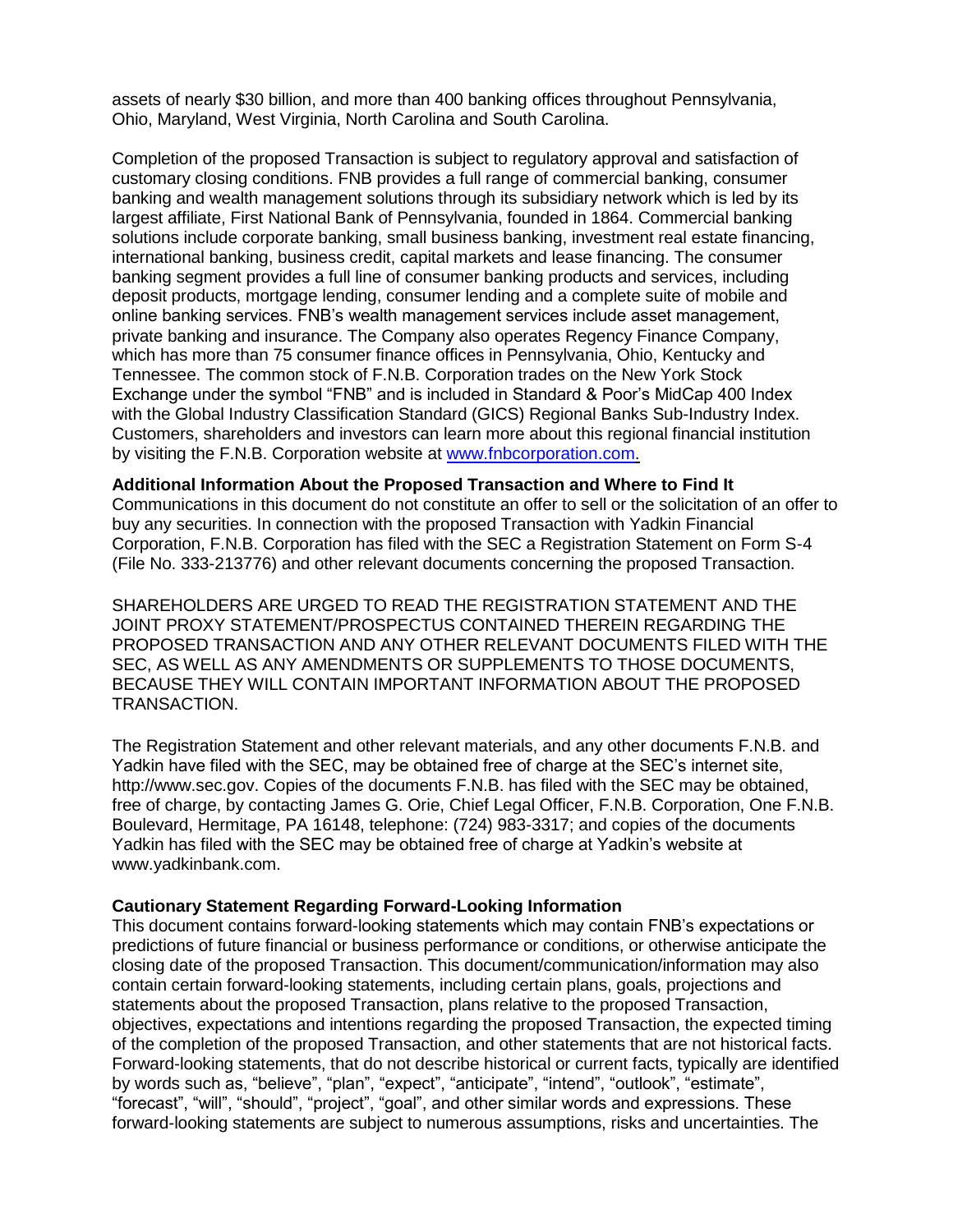forward-looking statements are intended to be subject to the safe harbor provided under Section 27A of the Securities Act of 1933, Section 21E of the Securities Exchange Act of 1934, and the Private Securities Litigation Act of 1995.

In addition to factors previously disclosed in FNB's reports filed with the Securities and Exchange Commission (SEC), the following risk factors, among others, could cause actual results to differ materially from forward-looking statements or historical performance: potential risks and challenges attendant to the successful conversions of core data systems; difficulties and delays in successfully integrating the FNB and Yadkin businesses or fully realizing cost savings and other benefits; business disruption following the completion of the transaction; changes in asset quality and credit risk; changes in general economic, political or industry conditions; uncertainty in U.S. fiscal policy and monetary policy, including interest rate policies of the Federal Reserve Board (FRB); the inability to sustain revenue and earnings growth; changes in interest rates and capital markets; inflation; customer acceptance of FNB products and services; potential difficulties encountered by FNB in expanding into a new and remote geographic market; customer borrowing, repayment, investment and deposit practices; customer disintermediation; the introduction, withdrawal, success and timing of business initiatives; the inability to realize cost savings or revenues or to implement integration plans and other consequences associated with mergers, acquisitions and divestitures; the impact, extent and timing of technological changes, capital management activities, competitive pressures on product pricing and services; ability to keep pace with technological changes, including changes regarding maintaining cybersecurity; success, impact and timing of FNB's business strategies, including market acceptance of any new products or services; and implementation of FNB's banking culture, philosophy and strategies.

Additional risks include the nature, extent, timing and results of governmental and regulatory actions, examinations, reviews, reforms, regulations and interpretations, including those related to the Dodd-Frank Wall Street Reform Act and Consumer Protection Act and Basel III regulatory or capital reforms (including DFAST stress-testing protocols), as well as those involving the Office of the Comptroller of the Currency (OCC), FRB, Federal Deposit Insurance Corporation (FDIC), and Consumer Financial Protection Board (CFPB); the possibility that the proposed Transaction does not close when expected or at all because required regulatory or other approvals are not received or other conditions to the closing are not satisfied on a timely basis or at all; the possibility that the anticipated benefits of the proposed Transaction are not realized when expected or at all, or the transaction is delayed or does not close due to unanticipated circumstances, including as a result of the impact of, or problems arising from, the integration of the two companies or as a result of the economic conditions and competitive factors in the areas where FNB does business; the possibility that the proposed Transaction may be more expensive to complete than anticipated, including as a result of unexpected factors or events; diversion of management's attention from ongoing business operations and opportunities; potential adverse reactions or changes to business or employee relationships, including those resulting from the announcement or completion of the proposed Transaction; and other factors that may affect future results of FNB. There is no assurance that any of the risks, uncertainties or risk factors identified herein is complete and actual results or events may differ materially from those expressed or implied in the forward-looking statements contained in this document.

Additional factors that could cause results to differ materially from those described above can be found in FNB's Annual Report on Form 10-K for the year ended December 31, 2015, and in its subsequent Quarterly Reports on Form 10-Q, including for the quarters ended March 31, June 30 and September 30, 2016, each of which is on file with the SEC and available in the "Investor Relations & Shareholder Services" section of FNB's website, [www.fnbcorporation.com,](https://www.fnb-online.com/about-us) under the heading "Reports and Filings" and in other documents FNB files with the SEC.